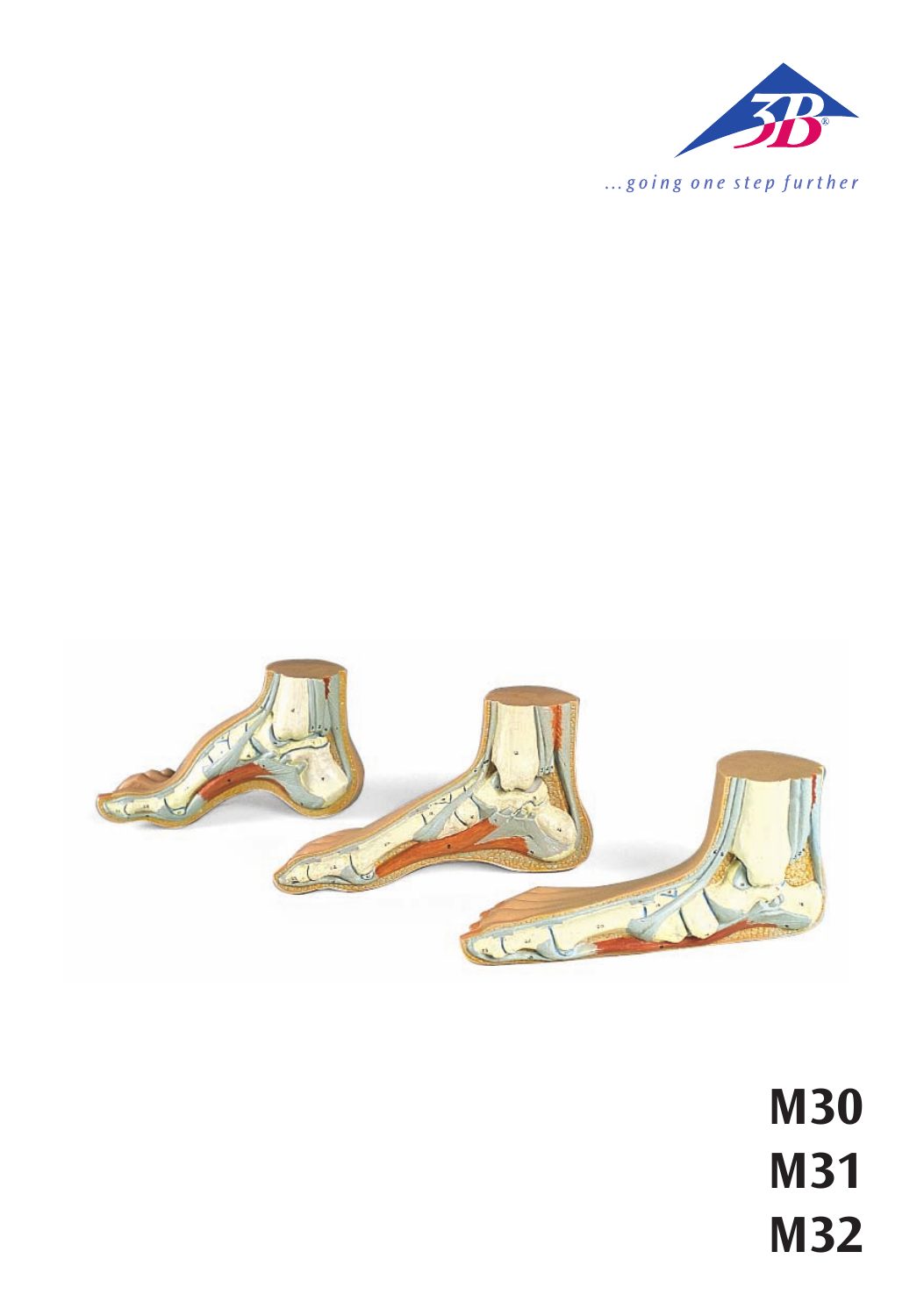## **M30 Pes normalis M31 Pes planus M32 Pes cavus**

### **Musculi et ligamenta M30, M31, M32**

1 Tendo calcaneus

- 2 M. flexor digitorum longus
- 3 Tendo m. tibialis posterioris
- 4 M. flexor hallucis longus
- 5 Tendo m. tibialis anterioris
- 6 Tendo m. extensoris hallucis longi  **M30**
- 7 Retinaculum musculorum flexorum  **M30, M31, M32**
- 8 M. abductor hallucis
- 9 M. flexor digitorum brevis
- 10 Tendo m. flexoris hallucis longi
- 11 Ligg. tarsometatarsalia dorsalia

### **Ossa**

- 12 Tibia
- 13 Malleolus medialis
- 14 Facies malleolaris medialis
- 15 Talus
- 16 Os naviculare
- 17 Os cuneiforme mediale
- 18 Os cuneiforme intermedium
- 19 Calcaneus
- 20 Os metatarsale I
- 21 Os sesamoideum
- 22 Phalanx proximalis I
- 23 Phalanx distalis I